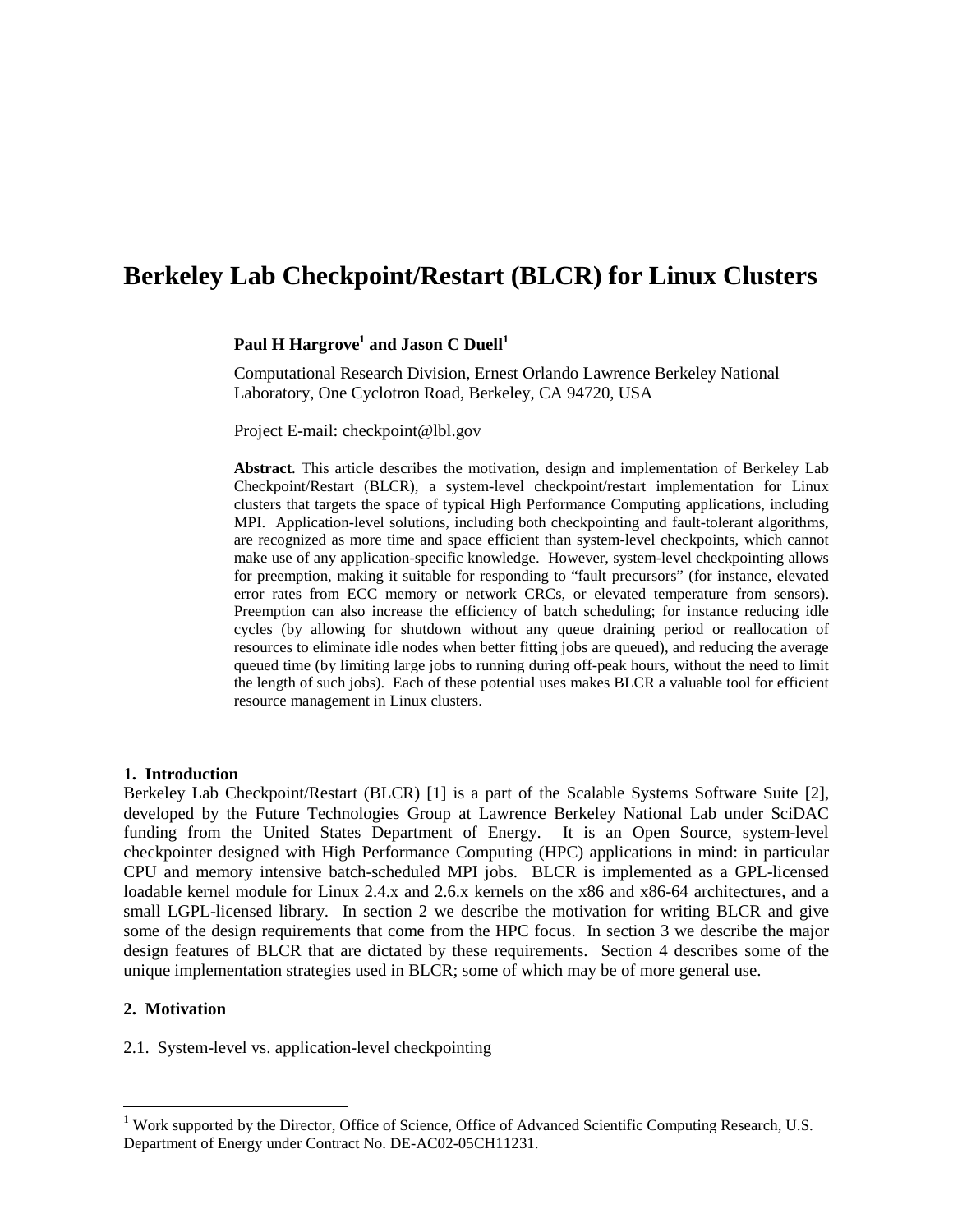When available, application-level fault-tolerance solutions are typically the preferred approach to fault-tolerance in HPC. The most popular approach is periodic checkpoints taken at the applicationlevel. This approach is able to use application-specific knowledge to minimize the required I/O volume, making it more time and space efficient than a typical system-level checkpoint taken periodically at the same interval. The use of system-level checkpoints, however, can offer benefits in an HPC environment, which application-level checkpoints cannot. The preemptive nature of systemlevel checkpoints allow for additional freedom in batch scheduling which can increase utilization while simultaneously reducing average queue wait time. Additionally, preemptive checkpointing can be used for fault-tolerance in response to "failure precursors" rather than for periodic checkpoints. As examples of precursors to failures that might be seen in a cluster running Linux, consider observation of elevated temperatures, of unusually high correctable ECC memory error rates, or of abnormal network CRC failures. It is these scheduling and fault-tolerance benefits, combined with the prevalence of Linux clusters in HPC that motivated the choice to pursue a system-level checkpoint/restart implementation for Linux clusters.

## 2.2. HPC-focused requirements

While not all specific to the HPC environment, we have identified [3] the following requirements, among others:

- Preemptive not limited to a specific point in the application source code.
- Transparent should not require source-level modifications to the majority of HPC applications. Recompilation, relinking and use of specialized program launchers are acceptable, because HPC users are accustomed to these differences as they move from one system to another.
- Performance transparent should not significantly increase the length of runs in which no checkpoints are taken. Zero impact is preferable.
- Wide application coverage should provide a restartable checkpoint for the largest possible range of HPC applications possible, subject to the resources available to implement and test BLCR.
- Wide system coverage should not be specific to any one version of the Linux kernel, C compiler, C library, etc.
- Security conscious should not allow privilege escalation or escape from accounting.

A survey [4] of Linux checkpoint implementations available at the time our work began on BLCR found no implementation that met all our needs. However CRAK [5] and the VMADump component of Bproc [6] were determined to be the closest.

## **3. Design**

The requirements for preemption and transparency dictated to us that BLCR either work in the Linux kernel (as a patch or loadable module) or in user-space as a wrapper around the standard C library. The wide system coverage requirement eliminated the option of a kernel patch due to the frequent changes to the kernel source. Wrappers around the C library (or immediately "under" it at the kernel system call interface [7]) were discarded due to concerns over the performance cost of the associated interception or virtualization. We chose, therefore, to design BLCR as a kernel module. This choice was not without associated challenges, some of which are described in section 4. However, the choice to implement in the kernel does allow access to data that, from user-space, are either impossible to modify (e.g. pid) or very difficult to access without intercepting library calls to mirror kernel data structures (e.g. filename of an open file).

It was determined early on that we did not have the resources to write a checkpointable implementation of sockets, nor any interest in supporting TCP/IP other than as required to support MPI and/or other HPC libraries. Therefore, we chose to design an extension "callback" interface (described in [8]) to allow any library or application code to cooperate in the taking of and restoring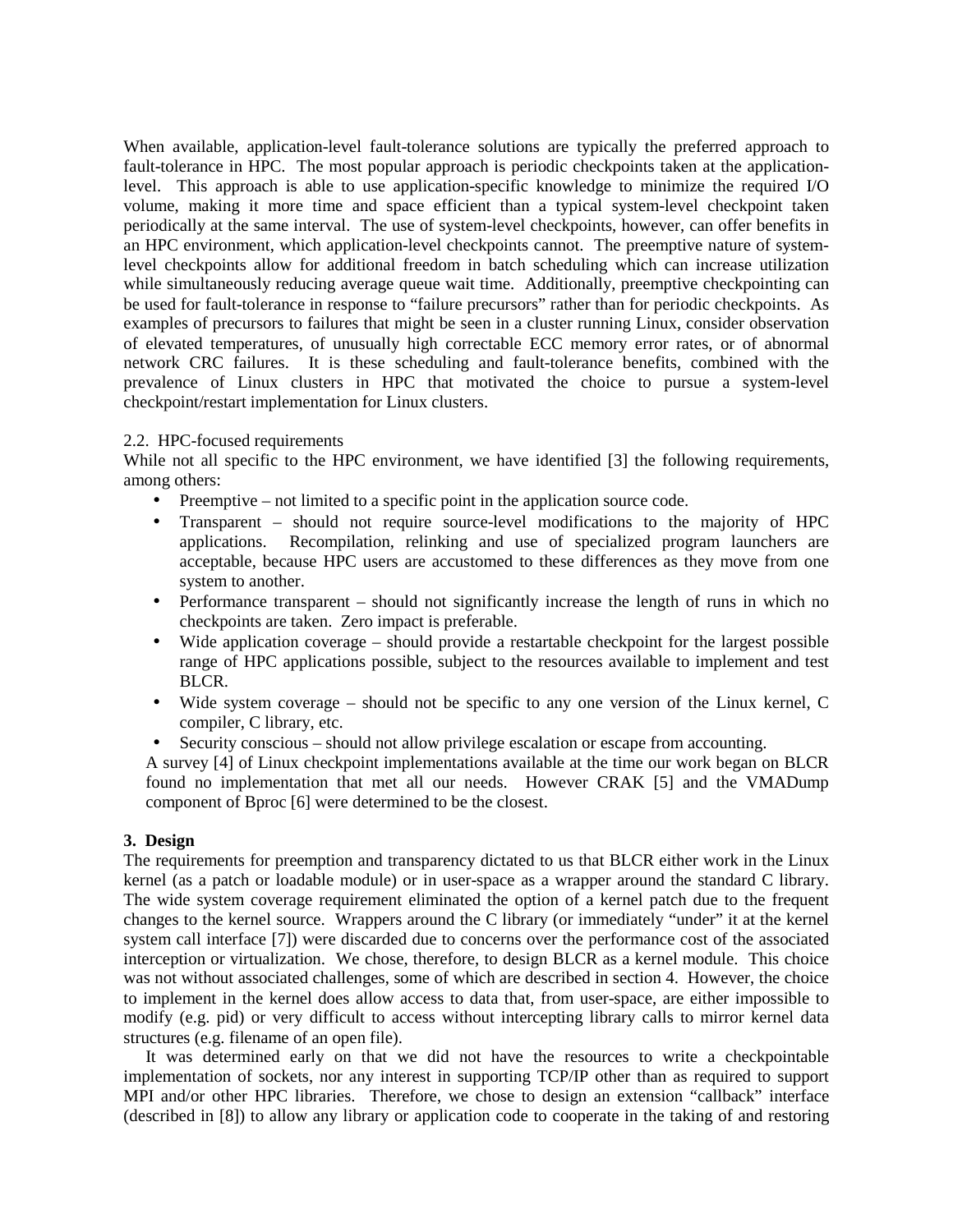from a checkpoint. This interface allows MPI implementations (or other parallel programming environments) to perform actions needed to support distributed jobs.

As an example, LAM/MPI 7.x provides integration with BLCR via the callback interface [9]. The approach taken by LAM/MPI uses the mpirun process as a master, or representative, process. When checkpointing mpirun, its callback requests a checkpoint of all the application processes before the checkpoint of mpirun is permitted to complete – providing the global knowledge of the job that BLCR lacks. Within the application, a checkpoint callback in the MPI library uses a simple sync-and-stop mechanism to drain the network of in-flight communication at checkpoint time and to establish new sockets at restart time – providing the communications support that BLCR does not provide (and at much lower complexity than a fully general solution).

### **4. Implementation**

In implementing BLCR there were a large number of challenges to overcome. The remainder of this section describes some of the challenges and the solutions we adopted.

#### 4.1. Extending VMADump

Based on our survey of the prior work [4], it was decided to begin with the VMADump kernel module and modify and extend it as needed to meet our needs. Primarily for maintenance reasons, we elected to keep a distinct "vmadump" kernel module and make calls to it from the "blcr" kernel module. The main challenge in adapting VMADump to our needs was that while SMP-safe, VMADump was not equipped to deal with multi-threaded processes. However, we felt that support for applications using POSIX threads (pthreads) was required because hybrid MPI/pthreads applications are an effective way to utilize SMP compute nodes.

The solution adopted was to make use of the existing integer flags argument to VMADump's "freeze" and "thaw" routines. We added a flag bit indicating that we wish to freeze or thaw only the thread-specific portions of a given task: the registers, signal mask and the thread-local-storage pointers (used internally by the implementation of pthreads). Since VMADump was already equipped to read or write an arbitrary file descriptor, it became a simple matter to write/read a BLCR-defined header to a descriptor, then invoke VMADump on the same descriptor without the thread-specific flag (to save/restore the first thread and the process-wide memory map and signal handlers), followed by zero or more calls to VMADump *with* the new flag (to handle the thread-specific portions of the remaining threads, if any). This is followed by more BLCR-defined data – in particular the file table, which VMADump does not handle.

#### 4.2. Preemption without a kernel patch

The VMADump code, as well as many of the kernel functions on which it and BLCR rely, implicitly assume that they are operating on the "current" thread – with only a few exceptions the Linux kernel generally provides no mechanism to read or modify resources associated with another process. For this reason the preemption of a process to be checkpointed requires not only stopping all its threads (to prevent modification from racing with the checkpoint) but also forcing each thread to invoke a specific system call to allow checkpointing of its own resources.

In addition to the kernel module, which is responsible for the majority of the checkpoint and restart activity, BLCR is designed with a small shared library that contains the implementation of BLCR's extension interface. Since this library is already a part of the BLCR architecture, it was leveraged to combine the preemption activity with the management of callbacks, and we require that to be checkpointable a process must load this library. For applications that use the callback interface (e.g. LAM/MPI applications) the library must already be linked explicitly to satisfy this dependence (mpicc handles this for LAM/MPI applications). For applications that have not explicitly linked the BLCR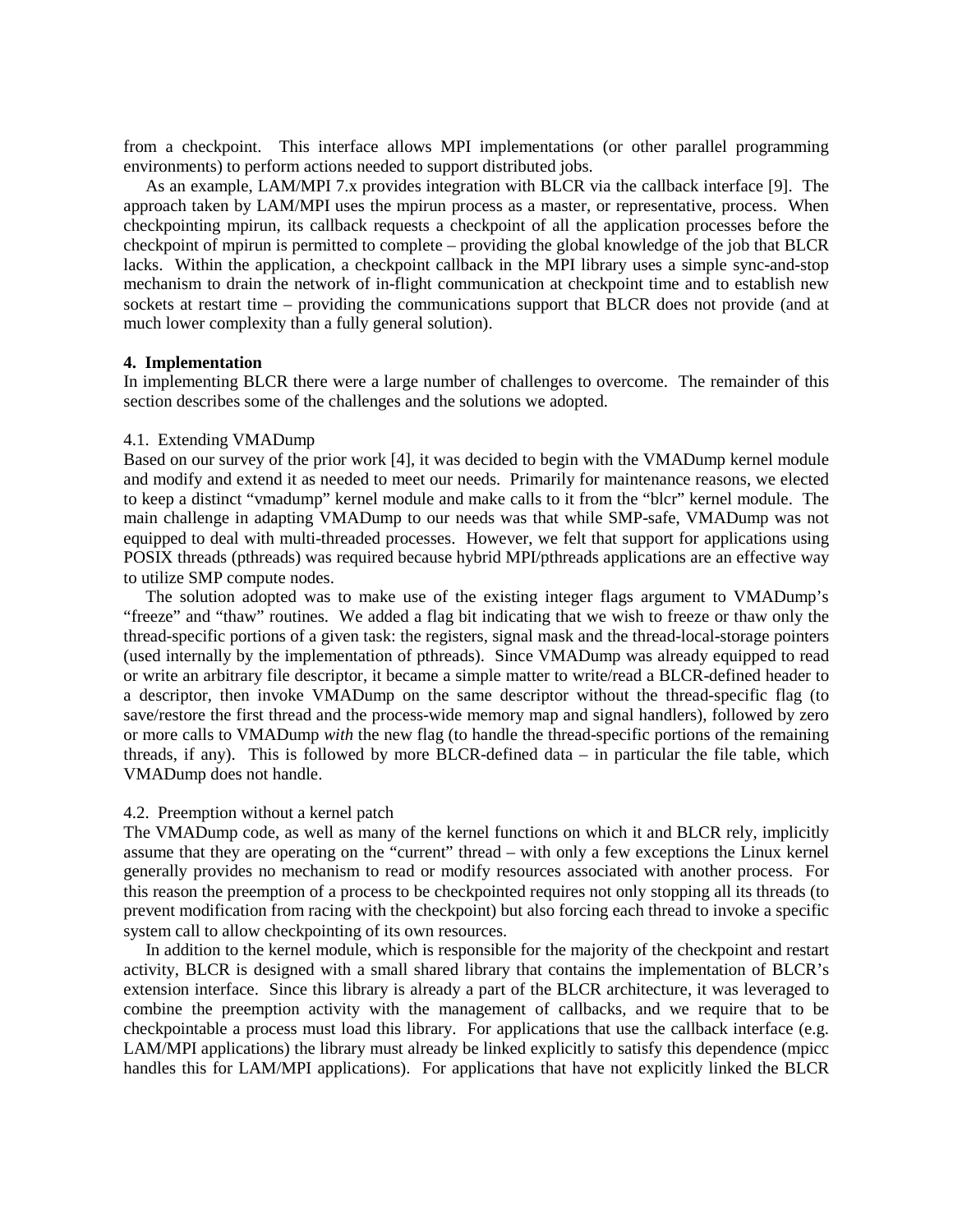shared library, we provide a "cr\_run" command (used as a prefix like "nice", "time" or "nohup"), which utilizes the  $LD$ -PRELOAD environment variable to load in the BLCR shared library<sup>2</sup>.

Any process loading the BLCR shared library will automatically run that library's initialization function, which registers a signal handler for the lowest-priority real-time signal number. When the kernel, in response to a checkpoint request, delivers the corresponding signal<sup>3</sup>, this handler runs any callbacks registered though BLCR's extension interface and handles the implementation of critical sections in the interface (allowing atomicity of certain operations with respect to checkpoints). Once all registered callbacks are run, the signal handler makes the required system call to BLCR to allow the checkpoint to proceed.

### 4.3. The Linux module interface

The Linux kernel's interface to loadable modules provides less than the full symbol table used to link the general kernel code. The selection of exported functions and data is well chosen to keep the interface as narrow as possible while supporting loading of device drivers, file system formats and executable formats. The primary reason for keeping a narrow interface is maintenance; allowing loadable kernel modules developed and tested separately from the kernel to use only explicitly exported symbols insulates such modules from changes in the kernel. However, to perform its task, BLCR need access to both functions and data that are *not* exported to modules.

Our solution is to require that at build time the files System.map or vmlinux be available. From either of these files we can obtain the absolute addresses of the symbols we need. These addresses are then hard-coded into a separate "blcr\_imports" kernel modules, which exists only to provide a symbol table with these addresses. There are initialization-time safety checks to ensure that the addresses obtained in this manner for a few exported symbols match, thus protecting against possible built-time mismatch between the kernel source and symbol information.

## 4.4. The Linux kernel as a moving target

-

By far the most challenging aspect of implementing BLCR was to keep it working as the Linux kernel continued to evolve. This was mostly a result of our need to work outside the interface exported to kernel modules. We have been successful in doing so, and BLCR works with all 2.4.x and 2.6.x kernels available from kernel.org at the time of this writing, plus nearly all the 2.4 and 2.6 based distribution-specific kernels we have encountered. Had BLCR been implemented as a kernel patch, this wide coverage of kernel versions would have required *many* different versions of the patch. The kernel for Red Hat Linux 9, which BLCR *does* support, would have required a specialized patch as well because it contains portions of 2.6.x kernel code back-ported to a 2.4.x kernel. Furthermore, various other distribution-specific patches could have potentially caused patch failures due to textual conflicts where no semantic conflict existed.

Our solution uses GNU autoconf to probe the configured kernel sources (which we require be present at BLCR build time) for specific features such as presence/absence/type of structure members; presence/absence of functions and macros; and number and type of arguments to functions. The use of "#ifdef" then permits us to maintain a single BLCR source tree. This was somewhat complicated by the fact that unlike most applications of autoconf, we can only compile test cases but not link or run them. This is even more restrictive than a cross-compilation environment where linking is still available. However, under the assumption that prototypes/declarations are not present for non-existent symbols, using "sizeof(some\_symbol)" was sufficient to implement existence checks that might otherwise be performed at link time.

 $2$  An unimplemented alternative to the LD\_PRELOAD would be to have the kernel forcibly map the library (or just a small subset of it) into the address space of a process for which a checkpoint request has been received, but that has not yet loaded it

 $3$  Since it is running in the kernel, BLCR bypasses the signal mask (preventing applications from blocking this signal) and also ensures delivery to every thread of a multi-threaded process.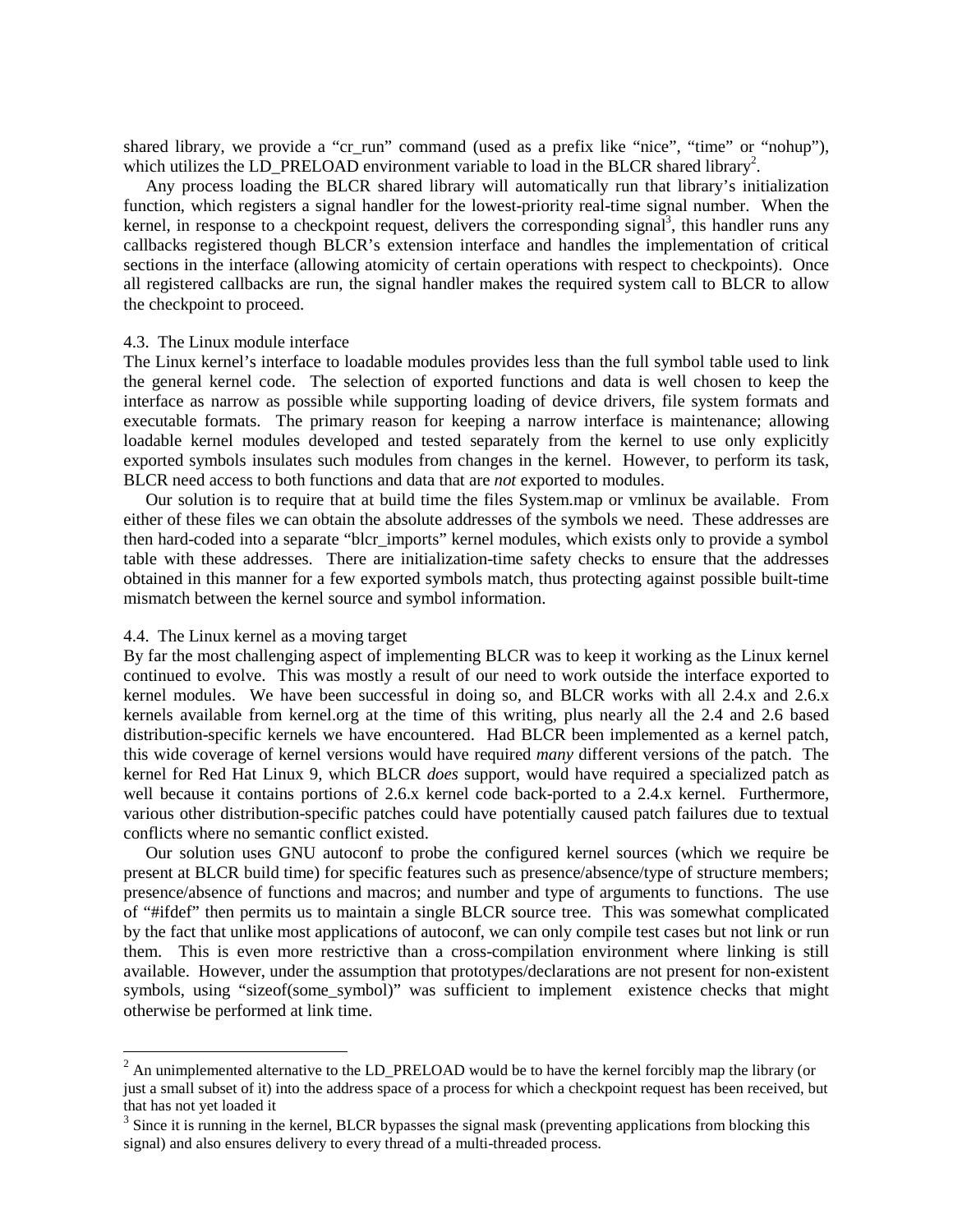## 4.5. The Linux "kbuild" tool

The GNU automake tool is a popular way to manage building Open Source software. Together with GNU autoconf and libtool, automake is an important part of BLCR. However, the Linux kernel has its own "kbuild" tool filling a role similar to automake plus providing libtool-like functionality for building kernel modules. While use of the kbuild infrastructure was mostly optional with 2.4.x kernels, it is very difficult to get a loadable kernel module built correctly for a Linux 2.6.x kernel without using kbuild.

To deal with this, we have written a Makefile fragment for inclusion into a Makefile.in that transparently allows kbuild to manage chosen subdirectories within a project managed by automake.

### 4.6. Enforcing security

Checkpointing a process involves writing of process memory and some kernel data structures to a file, while restarting involves reconstructing processes from the contents of a file. We needed to ensure that these operations could not compromise system security. This need is expressed in the following two requirements:

- 1. A checkpoint must not expose any data (user or kernel) not otherwise visible to a user.
- 2. A restarted process must not be granted any resources or permissions not otherwise available to the process owner, even in the presence of malicious modification to checkpoint files.

The first requirement was met by adopting the same checks that are used in the Linux kernel when exposing data via "/proc/<pid>" or in core files. Specifically a checkpoint may only be requested by the process owner, or by root (or a user with the equivalent "capability" setting). Additionally, a checkpoint may not be taken of a setuid or setgid program, except by root. This rule prevents exposing sensitive data such as the contents of "/etc/shadow" that may exist in process memory.

To meet the second requirement, we took the approach of creating resources at restart time via the same paths that system calls from the process would use to obtain them. This ensures that the normal permission checks are applied, preventing the restarted processes from obtaining resources that could not be obtained by the requesting process (which runs as the original process owner). For instance to reopen a file BLCR calls the same kernel code as for an open() system call, ensuring the proper permission and resource limit checks are applied.

The enforcement of resource limits is a special case, because they may be under the control of the batch system. For this reason BLCR does not save or restore the resource limits, but instead inherits them from the requesting process, allowing the batch system to assign different limits to the restarted job than to the original job. This approach also eliminates the possibility of intentional "credit fraud" modifications to a checkpoint file, as there is nothing present to modify.

## **5. Conclusion**

This article has described some of the design and implementation choices made in building BLCR. It is our hope that this information will prove valuable to others wishing to perform similar work within the Linux kernel.

#### **Acknowledgements**

This work was supported by the Director, Office of Science, Office of Advanced Scientific Computing Research, U.S. Department of Energy under Contract No. DE-AC02-05CH11231.

### **References**

- [1] Berkeley Lab Checkpoint/Restart Homepage. http://ftg.lbl.gov/checkpoint
- [2] Geist A *et al* 2001 Scalable Systems Software Enabling Technology Center. http://www.scidac.org/ScalableSystems Bode B *et al* 2005 Scalable system software: a component-based approach *J. Phys.: Conf. Ser.*

**16** 546-50

[3] Duell J, Hargrove P and Roman E 2002 Requirements for Linux Checkpoint/Restart *Lawrence*